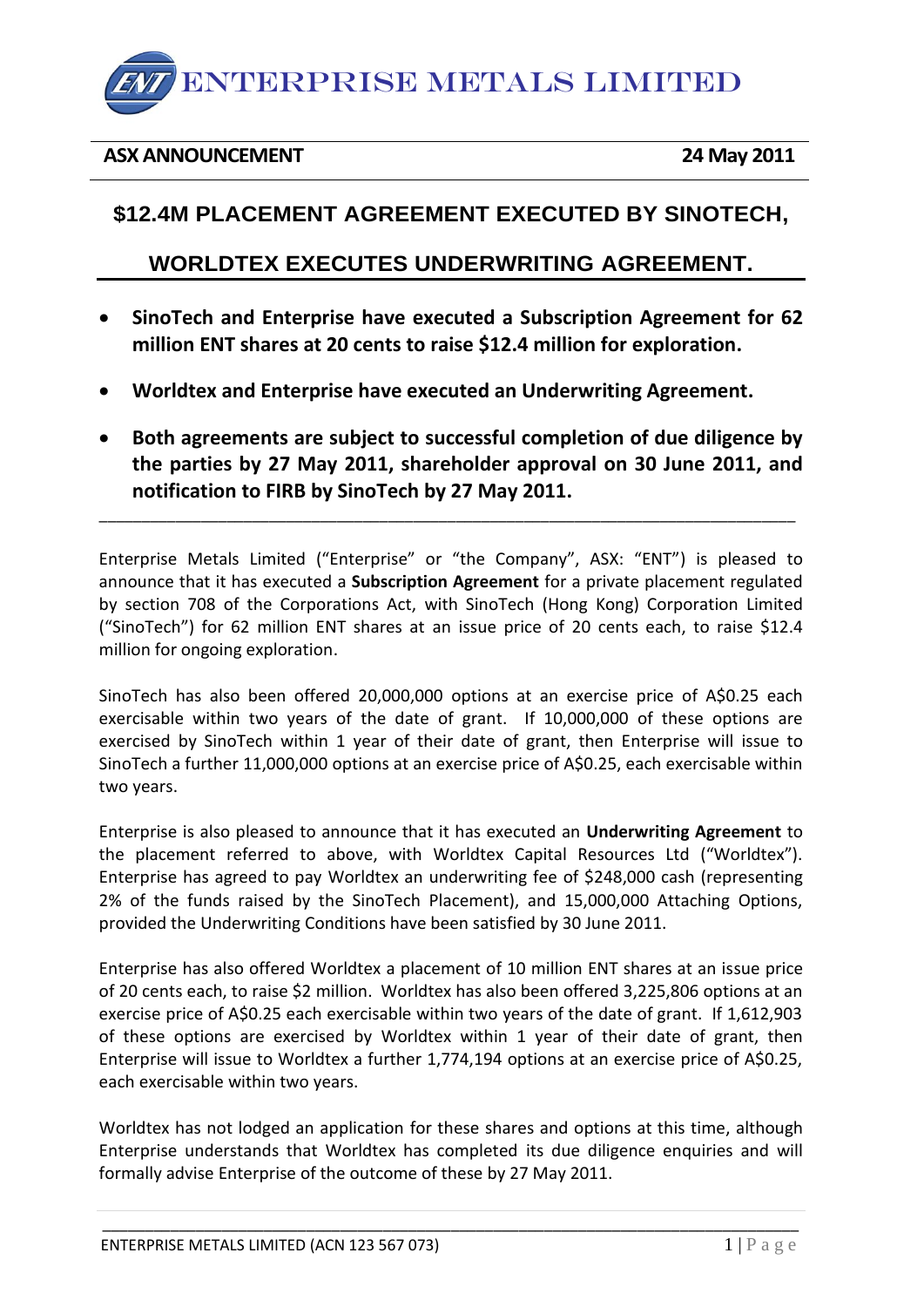ENTERPRISE METALS LIMITED

### **Summary of SinoTech Placement Agreement**

- $\triangleright$  SinoTech will subscribe for 62,000,000 fully paid ordinary shares in Enterprise at a price of A\$0.20, subject to certain conditions.
- $\triangleright$  The Placement will raise \$12,400,000 excluding costs of the Placement. Upon the allotment of the shares, SinoTech will have a shareholding of 30.546% in Enterprise assuming no other shares are issued by the Company, with the exception of the 10 million share placement to Worldtex.
- $\triangleright$  Enterprise will also issue SinoTech 20,000,000 unlisted options for nil consideration, with an exercise price of A\$0.25 each, and with an exercise period of two years. If 10,000,000 of the options are exercised within 12 months of the allotment date, then Enterprise will issue to SinoTech an additional 11,000,000 25 cent unlisted options for nil consideration with a 2 year exercise period.
- $\triangleright$  The Agreement is subject to SinoTech notifying Enterprise of completion of successful due diligence by 27 May 2011, and notifying the Foreign Investment Review Board ("FIRB") of the proposed placement by 27 May 2011.
- The Agreement is also subject to the Company's shareholders approving SinoTech's acquisition of the Placement Securities at a general meeting of shareholders to be conducted on 30 June 2011, for the purposes of ASX Listing Rule 7.2, exception 16 and exception 7 to section 611 of the Corporations Act.
- $\triangleright$  Enterprise has agreed that SinoTech may nominate two directors to the board of Enterprise, and the Company will, on issue of the securities, procure Enterprise's board appoints these two nominees to fill casual vacancies on the board, subject to endorsement by shareholders at a general meeting of the Company.

### **Summary of Worldtex Underwriting Agreement**

- Worldtex must complete its due diligence by 27 May 2011, and Enterprise's shareholders must approve the Underwriting Agreement in accordance with ASX Listing Rule 7 and section 611 of the Corporations Act by 30 June 2011. If the underwriting conditions have not been satisfied by 30 June 2011, then Worldtex has no rights to underwrite the shortfall.
- $\triangleright$  If the issue and allotment of the Placement shares and options to SinoTech does not occur for any reason by 30 September 2011, Enterprise will issue a shortfall notice to Worldtex requesting immediate transfer of the subscription funds for the shortfall at A\$0.20 per Share.
- $\triangleright$  When the SinoTech Placement completes, and/or Worldtex takes up the shortfall, Enterprise will pay Worldtex an underwriting fee comprising a cash payment of \$248,000 (representing 2% of the funds raised by the placement) and 15,000,000 options exercisable at \$0.25 at any time within three years of the date of grant. The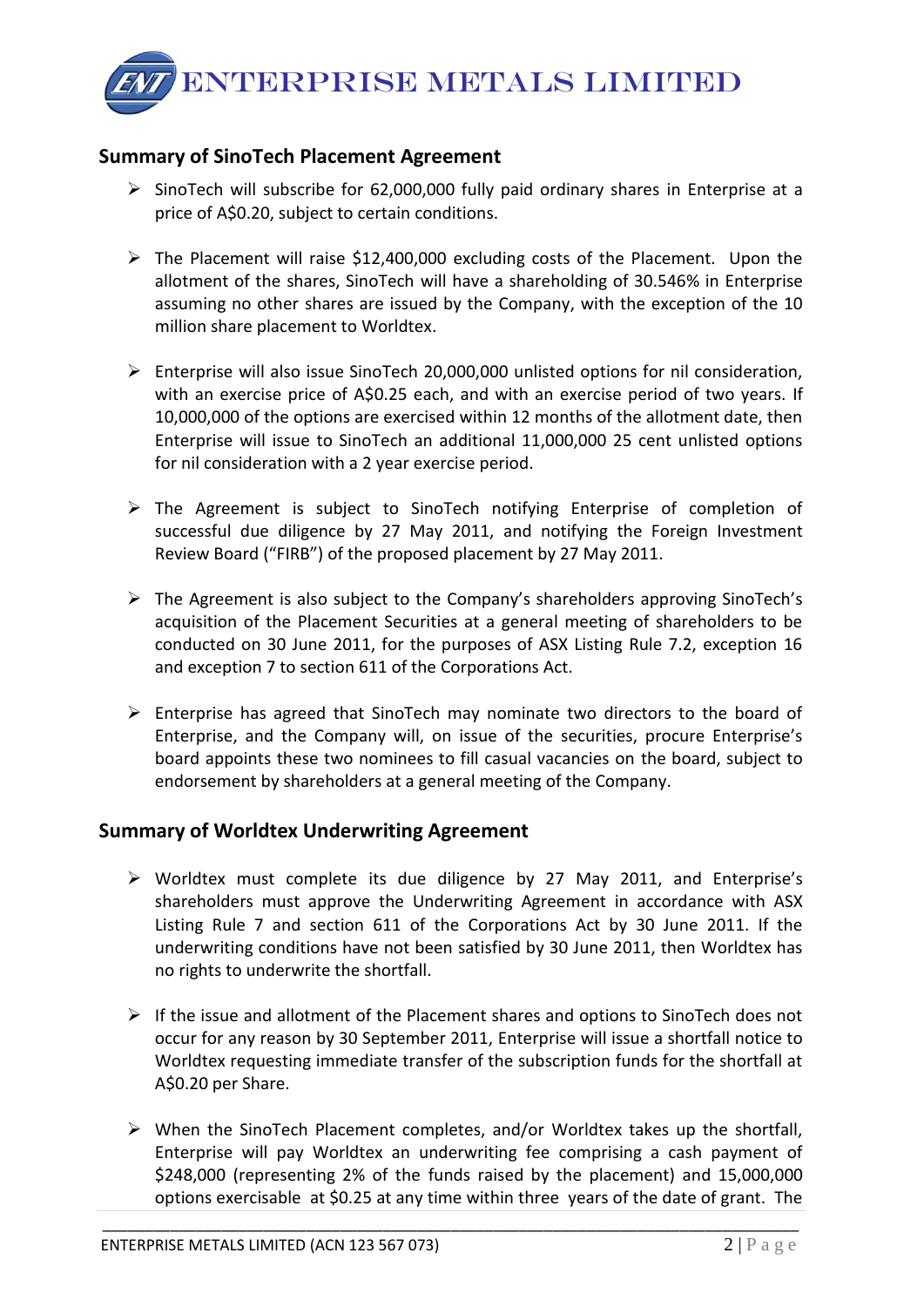

Options will not to be quoted on ASX and are not transferable.

#### **Summary of Worldtex Placement Offer**

- $\triangleright$  Worldtex has been offered the opportunity to subscribe for 10,000,000 fully paid ordinary shares in Enterprise at a price of A\$0.20, subject to certain conditions.
- $\triangleright$  The Placement will raise \$2,000,000 excluding costs of the Placement. Upon the allotment of the shares, Worldtex will have an initial shareholding of approximately 7.1% in Enterprise. Following the placement to SinoTech, Worldtex's shareholding of in Enterprise will decrease to approximately 4.9%.
- $\triangleright$  Worldtex has also been offered 3,225,806 unlisted options for nil consideration, at an exercise price of A\$0.25 each exercisable within two years of the date of grant. If 1,612,903 of these options are exercised by Worldtex within 1 year of their date of grant, then Enterprise will issue to Worldtex a further 1,774,194 unlisted options for nil consideration with a 2 year exercise period.
- $\triangleright$  Enterprise has agreed that Worldtex may nominate one director to the board of Enterprise, and the Company will, on issue of the securities, procure Enterprise's board to appoint Ms Anna Mao of Worldtex to fill a casual vacancy on the board, subject to endorsement by shareholders at a general meeting of the Company.

### **Background on SinoTech**

SinoTech is a subsidiary of Sinotech Minerals Exploration Co., Ltd., a major Chinese exploration and mine development company. Sinotech has mineral exploration projects in mainland China and more than 10 countries worldwide. Its major shareholder is Beijing Institute of Geology for Mineral Resources (BIGM) a Chinese government owned or controlled entity. In the past, Sinotech has discovered a number of world class mineral deposits in China, and more recently has discovered a VMS style copper/gold deposit in Ethiopia and is conducting exploration on a porphyry copper deposit in Chile. It has a presence in most continents of the world, but subject to various approvals and conditions, Enterprise will be its first equity investment in Australia.

#### **Background on Worldtex**

Worldtex is a capital and investment company incorporated in Hong Kong, and focussed on industry metals, precious metals and coal. Worldtex is well funded, and its primary investors and shareholders are from the commercial real estate industry, financial industry and mining industry in China, which comprise both private and public organizations and individuals. Currently, Worldtex is actively pursuing investment opportunities in Canada, Australia and Africa, and looking for mining projects and exploration companies with great potential and good management teams.